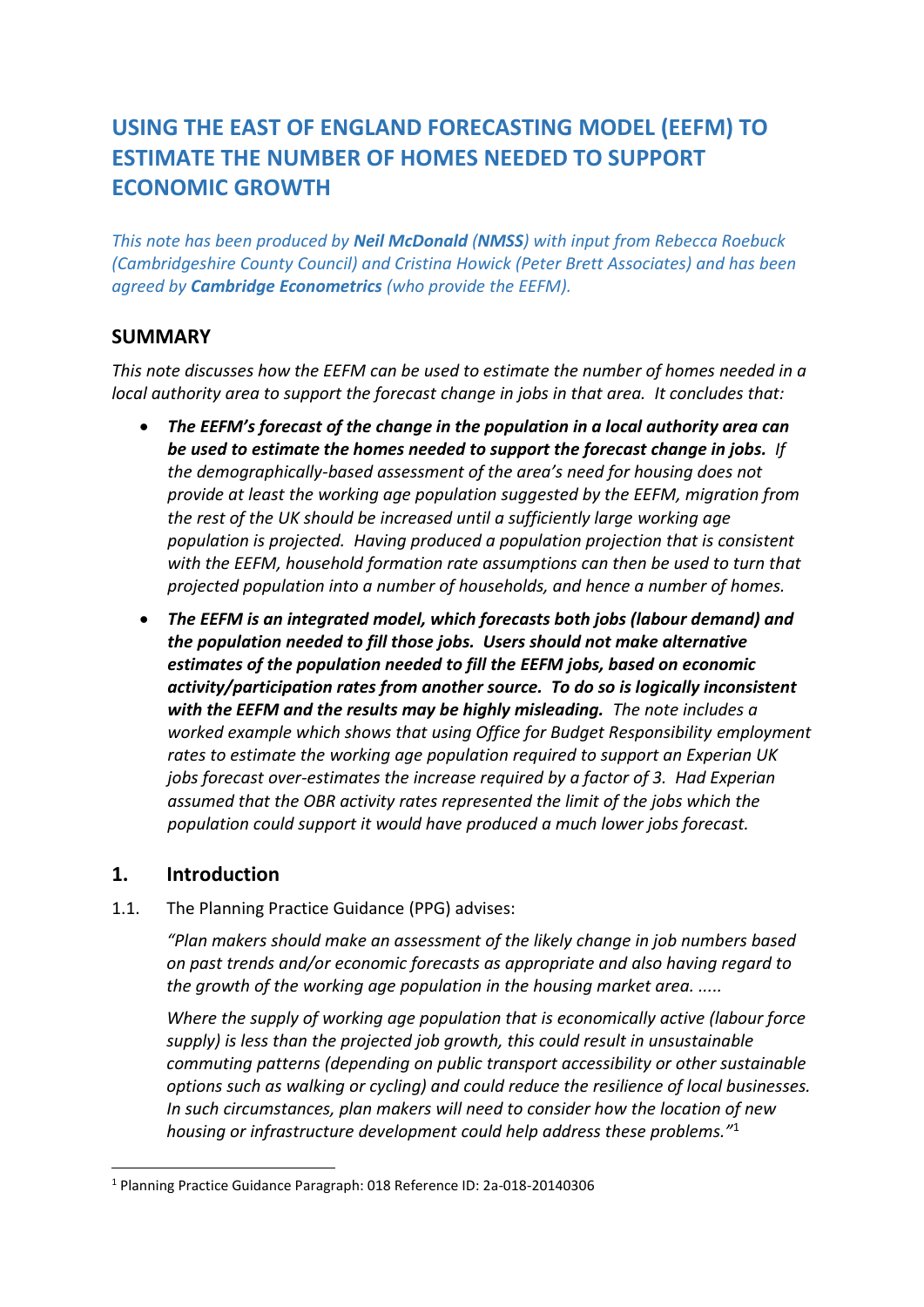- 1.2. This makes it clear that Local Plans should provide enough housing to ensure that the area's economic potential is not stifled by a lack of workers. This, in effect, directs those estimating the 'objectively assessed housing needs' (OAN) of an area to consider whether a demographically-based estimate of housing need would accommodate a sufficiently large resident labour force to support the likely growth in labour demand (the jobs that employers wish to fill).
- 1.3. The PPG is commonly interpreted to mean that, if the labour supply resulting from demographic projections falls short of expected demand, the OAN should be increased, so it provides enough homes to attract more people into the area. To determine if such a shortfall is likely, the analysis should take account of likely changes in unemployment, activity rates and commuting. Any predicted changes to these variables should be realistic, in the light of economic forecasts and historical experience. Wishful thinking or arbitrary assumptions are not acceptable. If significant changes in commuting are predicted, authorities should consider if these would result in unsustainable travel. If that is the case, as a matter of policy they should work co-operatively to resolve the issue.

# **2. Estimating the number of homes needed to support job growth**

- 2.1. As the EEFM output contains an estimate of the 'working age population' (defined to be all those aged 16-64) it is straightforward to produce an estimate of the number of homes needed to support economic growth by comparing the EEFM working age population estimate with that used to produce the demographic projection-based estimate of housing need.
- 2.2. If the EEFM estimate of the working age population is lower than that in the demographically-based estimate there is no need for additional homes as the resident workforce will be more than large enough to support the forecast jobs increase. Note that the PPG does not provide for the demographic projection-based estimate to be reduced in such circumstances.
- 2.3. If the EEFM estimate of the working age population is larger than that in the demographically-based estimate it is necessary to increase the projected population above the level assumed in the demographic projection. This means assuming that net migration into the area is larger than assumed in the demographic projection as there is no other potential source of additional population. As the driver of increased net migration into the area is filling jobs, it is likely that the additional people moving into the area will come from the rest of the UK. Assumptions need to be made about how the demographically-based projected inflow is increased: for example, assuming that the extra migrants are not above or near state pension age as the driver of additional migration is jobs. Once this is done it is possible to produce a revised population projection broken down by age and sex that is consistent with the EEFM.
- 2.4. Aligning the projected population in this way to the level suggested by the EEFM gives an increase in population that is consistent with the projected increase in job numbers, from which the number of households formed and homes needed can be calculated using household formation rate assumptions.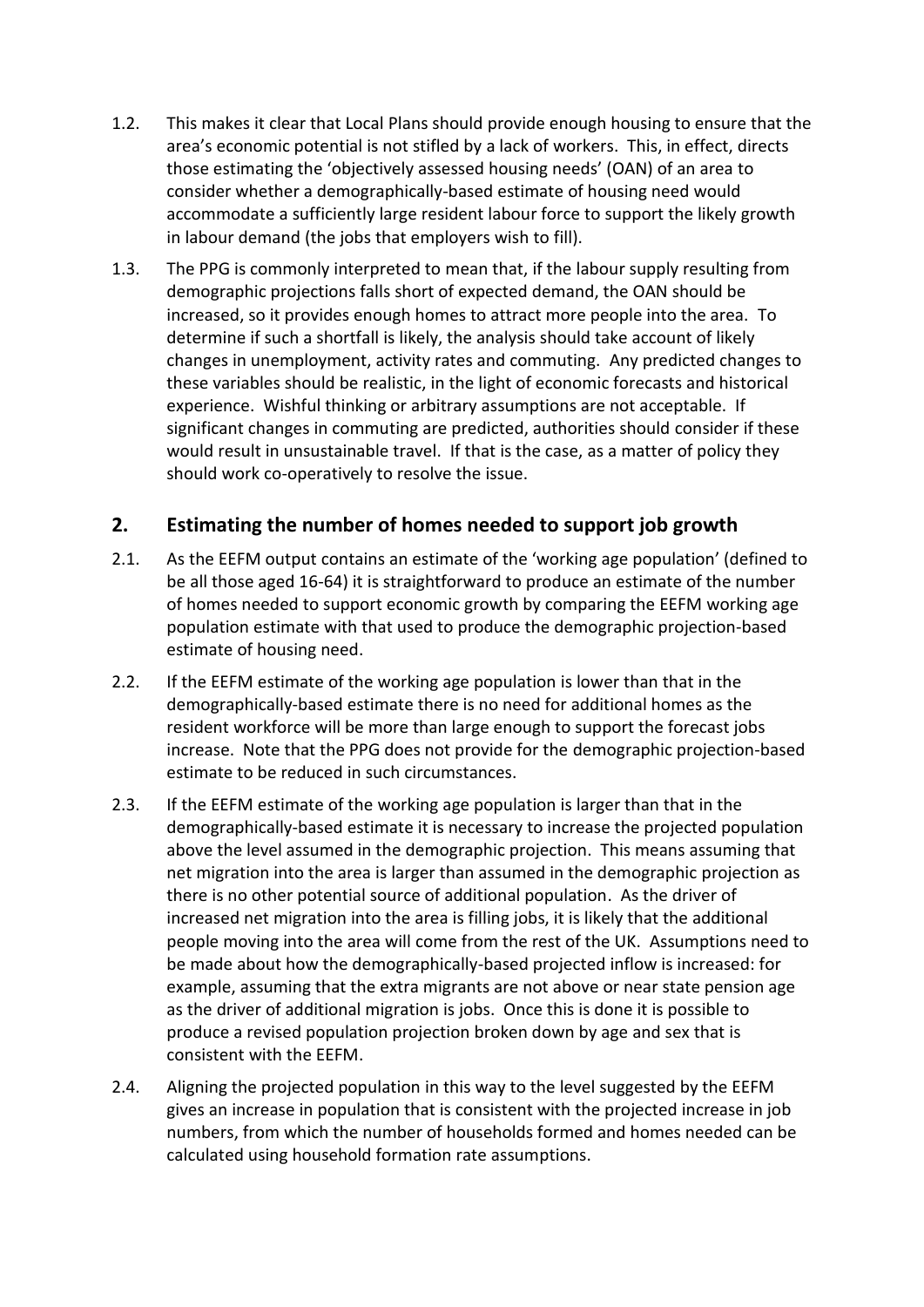# **3. Why it is inappropriate to use economic activity rates from another source to estimate the housing implications of a local jobs forecast**

- 3.1. Some have been tempted to use economic activity rates derived from some other source such as the rates published by the Office for Budget Responsibility (OBR) in November 2015 to estimate the population (and hence homes) needed to support a jobs forecast. This can produce highly misleading results – for the reasons discussed below.
- 3.2. The relationship between the number of jobs in a given area ('workplace employment') and the number of people living in that area is governed by four factors:
	- 3.2.1. The **economic activity rate**. This is the proportion of the population that is available for work, whether in work or unemployed. In what follows the economic activity rate will be defined to be the number of people of all ages who are available for work divided by the 16-64 population. (This is a measure of overall economic activity: economic activity varies by age and gender and there are significant numbers aged over 64 who are economically active.)
	- 3.2.2. The **unemployment rate**. The proportion of a population who are unemployed. In what follows the unemployment rate will be given as a proportion of the 16-64 population.
	- 3.2.3. **Net commuting**. This is the number of people who come into an area to work less the number who travel out of the area to work. A negative figure implies net out-commuting i.e. more people leave the area to work than come into it.
	- 3.2.4. **Double jobbing**. This is the number of people with two or more jobs.
- 3.3. These factors link the working age population of an area to the number of jobs in that area as follows:

# **Total workplace employment (jobs) = 16-64 resident population x (economic activity rate – unemployment rate)**

## **+ double jobbing**

#### **+ net commuting**

- 3.4. All four of the factors can vary over time and the assumptions made about how they do so can have a large impact on the estimate made of the size of the population needed to support a given number of jobs.
- 3.5. The economic activity rate minus the unemployment rate (as in the brackets in the above formula) is equal to the employment rate i.e. the number of employed people of all ages living in the area ('residence employment') as a proportion of the 16-64 population. Using the employment rate rather than separate economic activity and unemployment rates, the above formula becomes:

## **Total workplace employment (jobs) = 16-64 resident population x employment rate**

## **+ double jobbing**

**+ net commuting**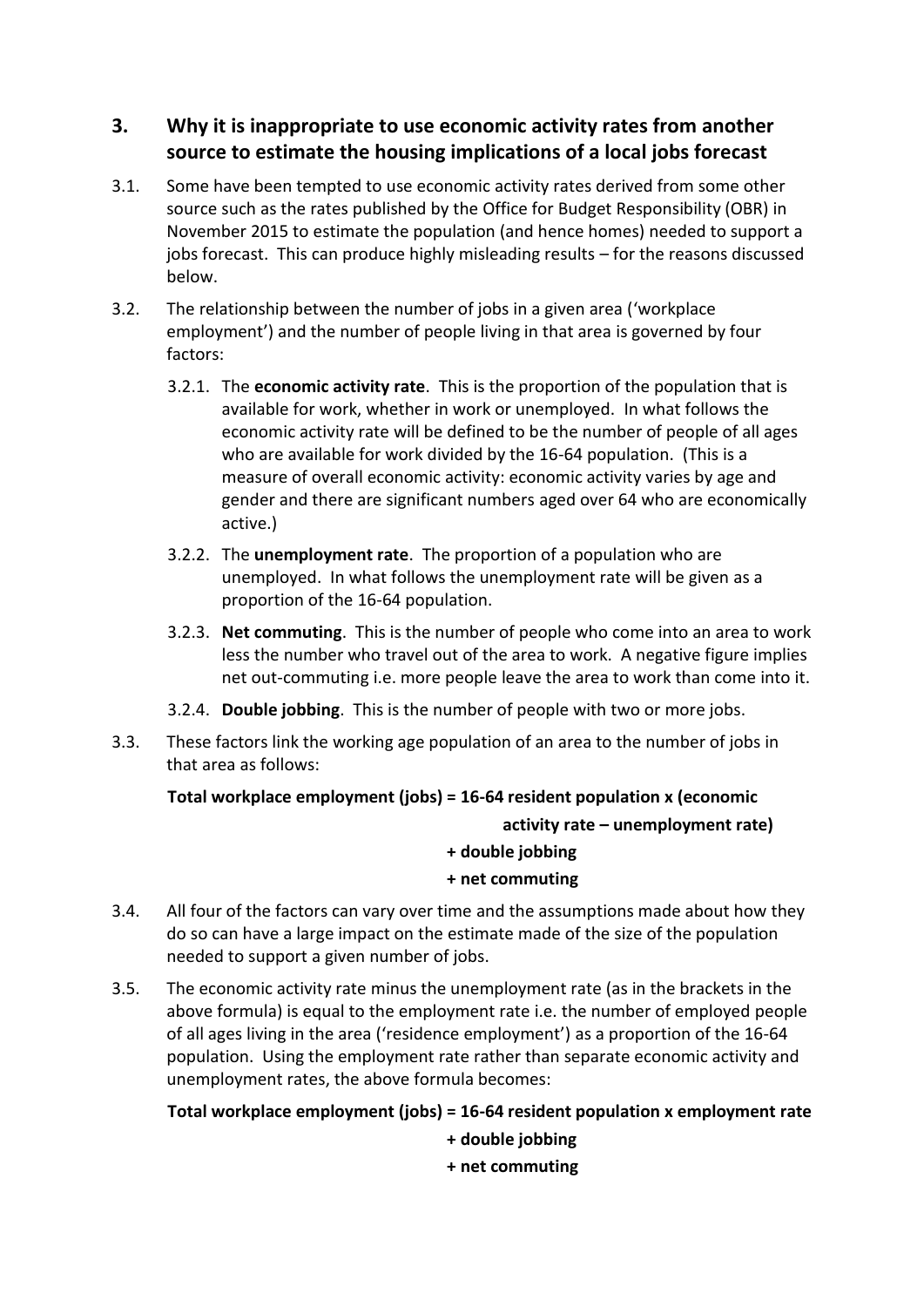- 3.6. Of particular importance is the assumption made about how economic activity rates will change in the future. It is generally accepted that the economic activity rates of older people will increase as more people remain in the workforce for longer as the state pension age increases, pensions become less generous and health and life expectancy improve. There is, however, a range of views about how large the change will be and hence how economic activity rates will change.
- 3.7. The following worked example illustrates how different national forecasts imply different changes in economic activity rates and why using economic activity rate assumptions which are different from those used in a jobs forecast can produce highly misleading estimates of the population needed to support that forecast. It is, of course, the case that local authority forecasts of the numbers who are economically active must sum to the national forecast so it is reasonable to expect national and local rates to move broadly in parallel.
- 3.8. Chart 1 and Table 1 compare the EEFM 2016 UK jobs forecast with UK forecasts of similar data from Experian and Oxford Economics<sup>2</sup>. There are differences in the population projections used in the three forecasts but the differences are small. Experian's forecast is based on the 2012 National Population Projections (2012 NPP) and envisages an increase of 6,870,000 people over the period 2014-2031; the EEFM forecast (based on the 2014 NPP) has a population increase that is 240,000 (3.5%) larger; and Oxford Economics' estimate is 32,000 (0.5%) larger than Experian's figure. However, these small differences do not explain the very different increases in jobs, the Experian forecast for the increase in jobs over the period 2014-2031 being over 60% greater than the EEFM figure:



| Table 1: UK jobs increase: 2014-2031 |           |                  |           |
|--------------------------------------|-----------|------------------|-----------|
|                                      | Experian  | Oxford Economics | EEFM 2016 |
|                                      | 4.419.000 | 3,139,000        | 2,696,000 |

**.** 

<sup>&</sup>lt;sup>2</sup> Note that these are not the current Oxford Economics and Experian forecasts but forecasts that were approximately contemporaneous with the EEFM forecast. They are used merely to provide a realistic illustration of the differences which can exist between reputable forecasts.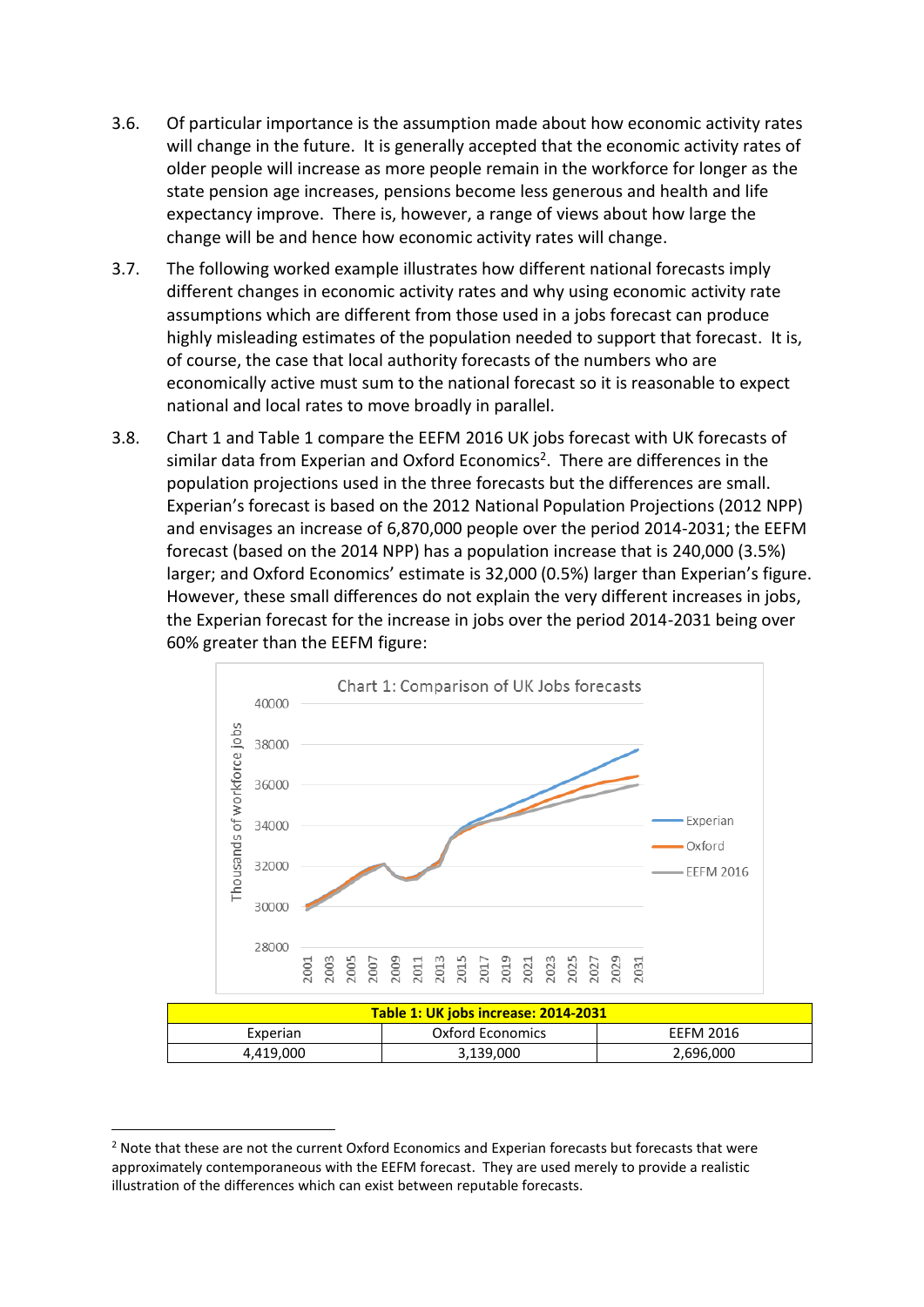3.9. As the forecasts are for the UK as a whole, net commuting is relatively small<sup>3</sup> so, to a reasonable approximation, the formula in paragraph 3.5 can be simplified to:

#### **Total jobs = 16-64 resident population x employment rate + double jobbing**

3.10. Chart 2 shows the double jobbing figures from the Experian and Oxford Economics forecasts (calculated by subtracting the people-based employment figures given in both forecasts from the workforce jobs figures):



3.11. There seems to be curious disagreement about historical double jobbing rates, but by 2031 the difference between the two forecasts is less than 180,000. This compares with a difference between the two jobs forecasts of 1,300,000 jobs in 2031. This means that the vast majority of the difference between the two forecasts is due to the difference in employment rates<sup>4</sup>.

**.** 

<sup>&</sup>lt;sup>3</sup> The Oxford Economics UK forecast used here assumes the net UK commuting is a net outflow of 167,000 after 2015. This suggests that differences between the forecasts in the assumptions made about net international commuting will be negligible compared with the differences in the job increase forecasts. <sup>4</sup> Employment rates are used in the example rather than separate economic activity and unemployment rates because the Oxford Economics and Experian forecasts use different definitions of unemployment (one using the claimant count and the other the ILO definition which includes those who are unemployed but not claiming benefit). It is not therefore possible to calculate consistent unemployment and economic activity rates for the two forecasts.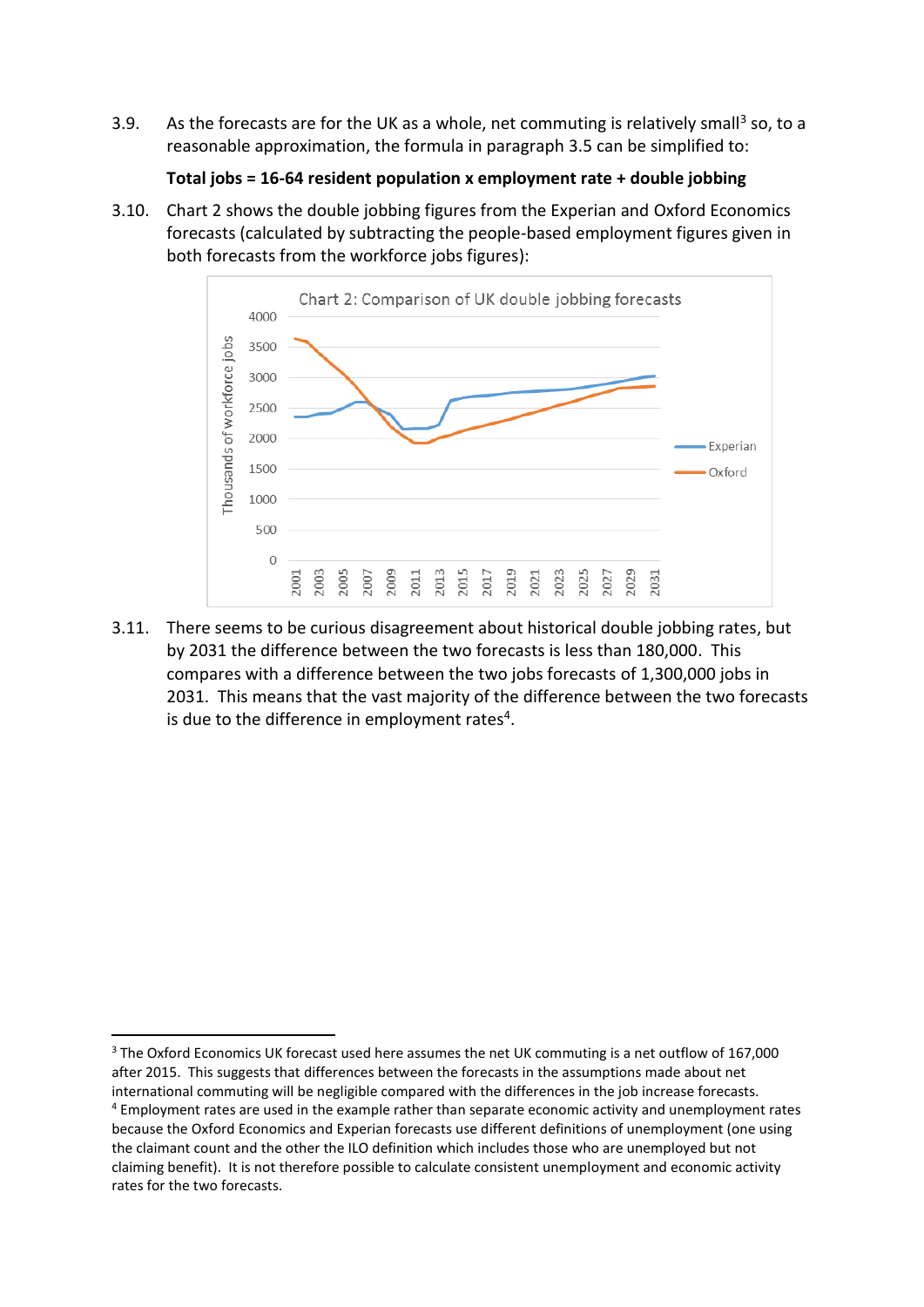3.12. Chart 3 compares the employment rates in the Experian and Oxford Economics forecasts and adds in the OBR rates as a further comparator:



- 3.13. Although the difference between the employment rates used by Experian and Oxford Economics in 2031 is only a little over 2%, that is responsible for most of the difference between the two forecasts. It follows that, had Experian assumed that the Oxford Economics employment rate assumptions represented the practical limit of the number of jobs which the population could support, they would have produced a jobs forecast that was lower and relatively close to the Oxford Economics forecast.
- 3.14. The following calculation illustrates how a misleading result can be obtained by applying a different set of economic activity rate assumptions to estimate the population increase needed to support a jobs forecast.
- 3.15. Assume that an attempt is made to estimate the increase in the 16-64 population needed to support the Experian jobs increase forecast for 2014-2031 using the OBR economic activity rates:
	- 3.15.1. The Experian forecast envisages that the 16-64 population of the UK will increase from 41.00 million in 2014 to 42.16 million in 2031, an increase of 1.16 million people.
	- 3.15.2. The Experian forecast also envisages that there will be 37.76 million jobs in 2031 and that these will be filled by 34.73 million people (the difference being double jobbing). Using the OBR employment rate for 2031 of 78.02%, the number of working age people needed to produce 34.73 million people in employment is:

16-64 population =  $34.73$  million  $\div$  78.02%

 $= 44.51$  million

3.15.3. The 16-64 population in 2014 is 41.00 million so this calculation implies that the 16-64 population needs to increase by 3.51 million by 2031. This compares with the actual assumption made by Experian of 1.16 million, a third of the figure obtained if the OBR rates are assumed.